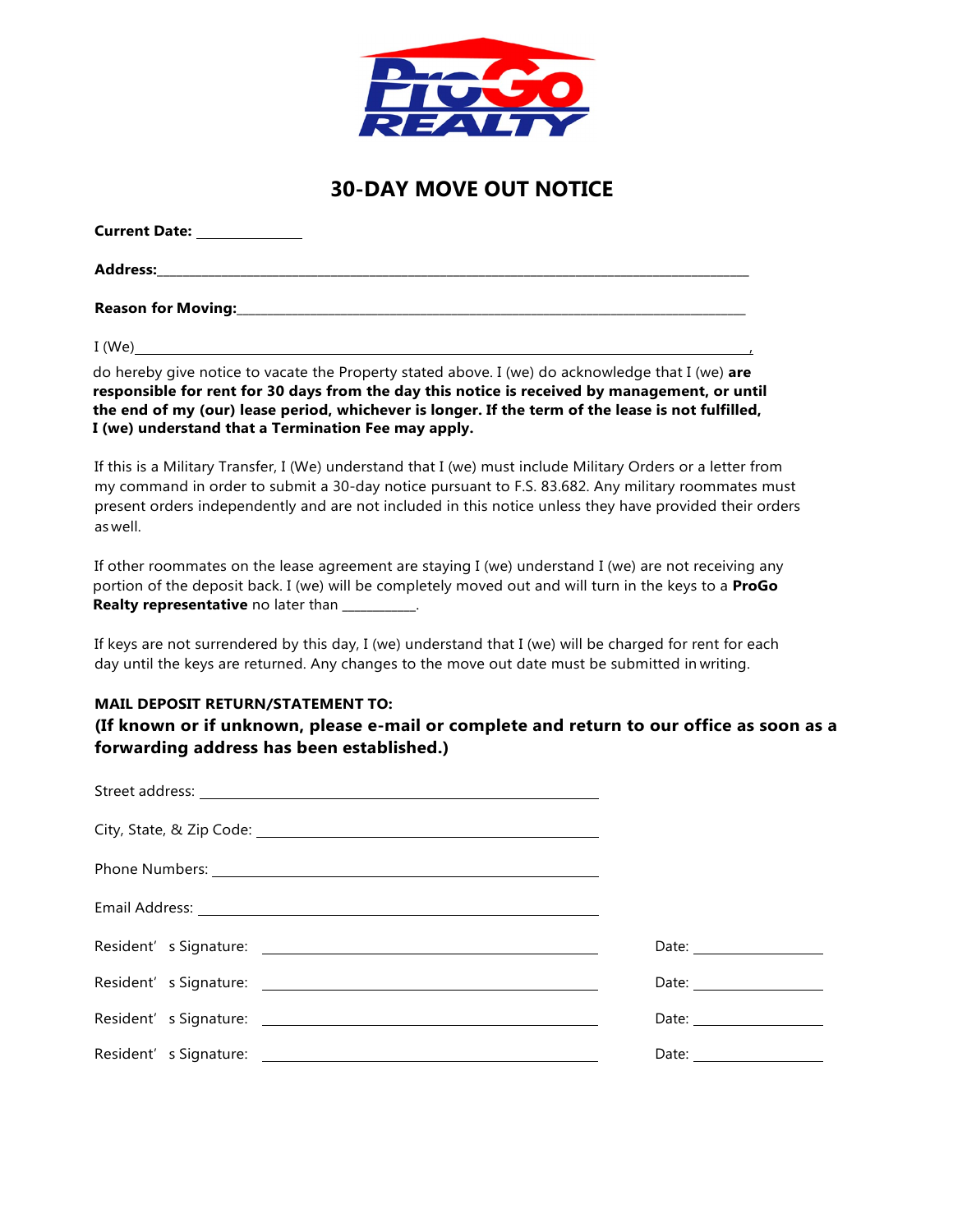

**(Office Use Only)** Received By: Date:

+30 Days:\_\_\_\_\_\_\_\_\_\_\_\_\_\_\_